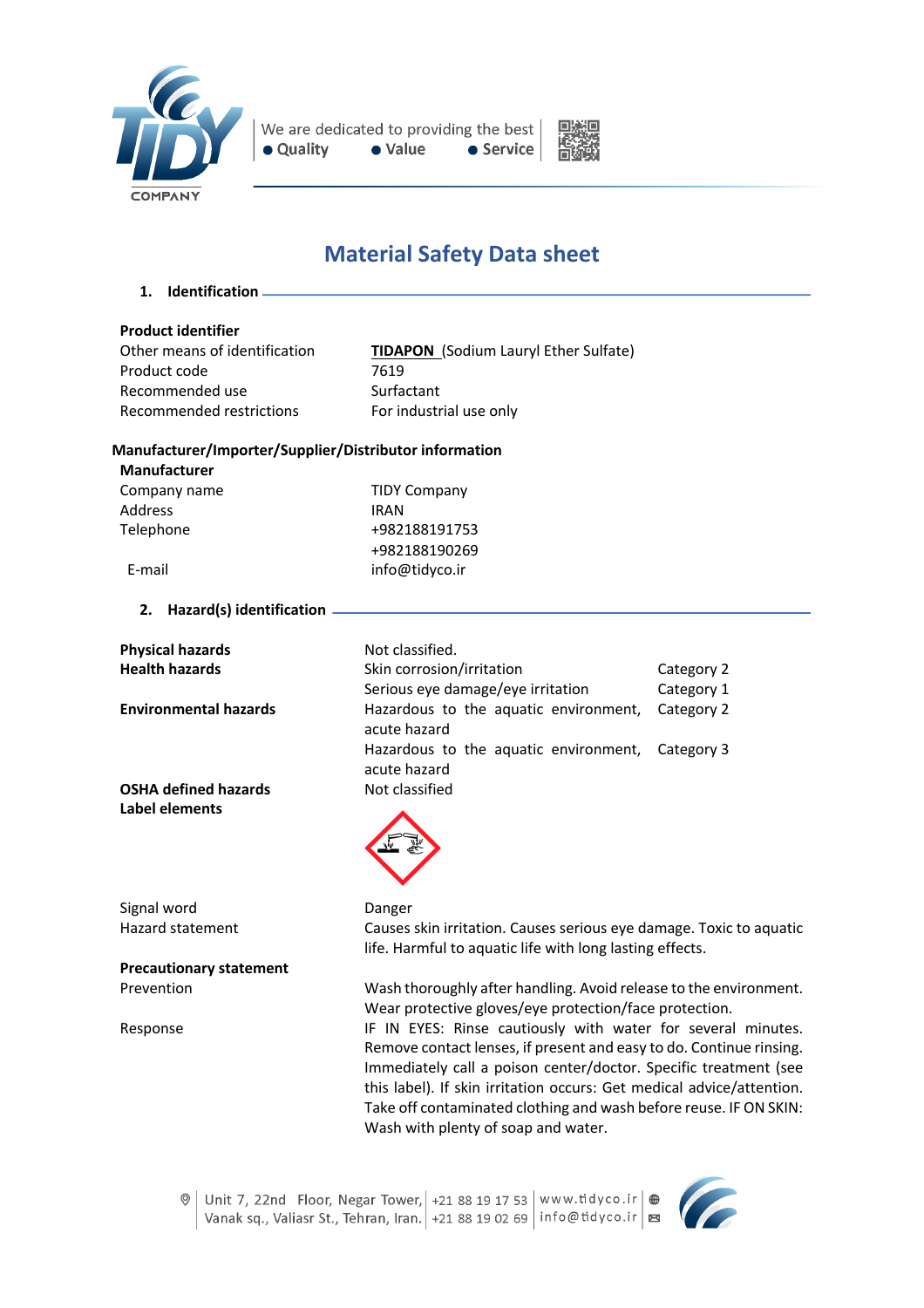



| Storage<br>Disposal                          | Store in a well-ventilated place. Keep cool.<br>Dispose of contents/container in accordance with local/ regional/<br>national/international regulations. |
|----------------------------------------------|----------------------------------------------------------------------------------------------------------------------------------------------------------|
| Hazard(s) not otherwise classified<br>(HNOC) | None known.                                                                                                                                              |
| <b>Supplemental information</b>              | None.                                                                                                                                                    |

# **3. Composition/information on ingredients**

#### **Mixtures**

**4. First-aid measures**

| <b>Chemical name</b>                                                    | Common name and CAS number<br>synonyms |                 | %         |
|-------------------------------------------------------------------------|----------------------------------------|-----------------|-----------|
| Alkyl (C10-16) ether sulfate, sodium salt<br>(Alternate CAS 68891-38-3) |                                        | 68585-34-2      | $68 - 72$ |
| Water                                                                   |                                        | 7732-18-5       | $24 - 32$ |
| polyethylene Glycol Monododecyl Ether                                   |                                        | $9002 - 92 - 0$ | $0 - 2.5$ |

| <b>Inhalation</b>                                                            | Move to fresh air. Call a physician if symptoms develop or persist.                                                                                                                                                                                                                                                        |
|------------------------------------------------------------------------------|----------------------------------------------------------------------------------------------------------------------------------------------------------------------------------------------------------------------------------------------------------------------------------------------------------------------------|
| <b>Skin contact</b>                                                          | Take off immediately all contaminated clothing. Rinse skin with<br>$\mathsf{If}$<br>water/shower.<br>skin<br>irritation<br>medical<br>occurs:<br>Get<br>advice/attention. Take off contaminated clothing and wash before<br>reuse.                                                                                         |
| Eye contact                                                                  | Immediately flush eyes with plenty of water for at least 15 minutes.<br>Remove contact lenses, if present and easy to do. Continue rinsing.<br>Get medical attention if irritation develops and persists.                                                                                                                  |
| Ingestion<br>Most important symptoms/<br>effects, acute and delayed          | Rinse mouth. Get medical attention if symptoms occur. Do not<br>induce vomiting without advice from poison control center.<br>Symptoms may include stinging, tearing, redness, swelling, and<br>blurred vision. Skin irritation. May cause redness and pain.                                                               |
| Indication of immediate medical<br>attention and special treatment<br>needed | Provide general supportive measures and treat symptomatically.<br>Thermal burns: Flush with water immediately. While flushing,<br>remove clothes which do not adhere to affected area. Call an<br>ambulance. Continue flushing during transport to hospital. Keep<br>victim under observation.<br>Symptoms may be delayed. |

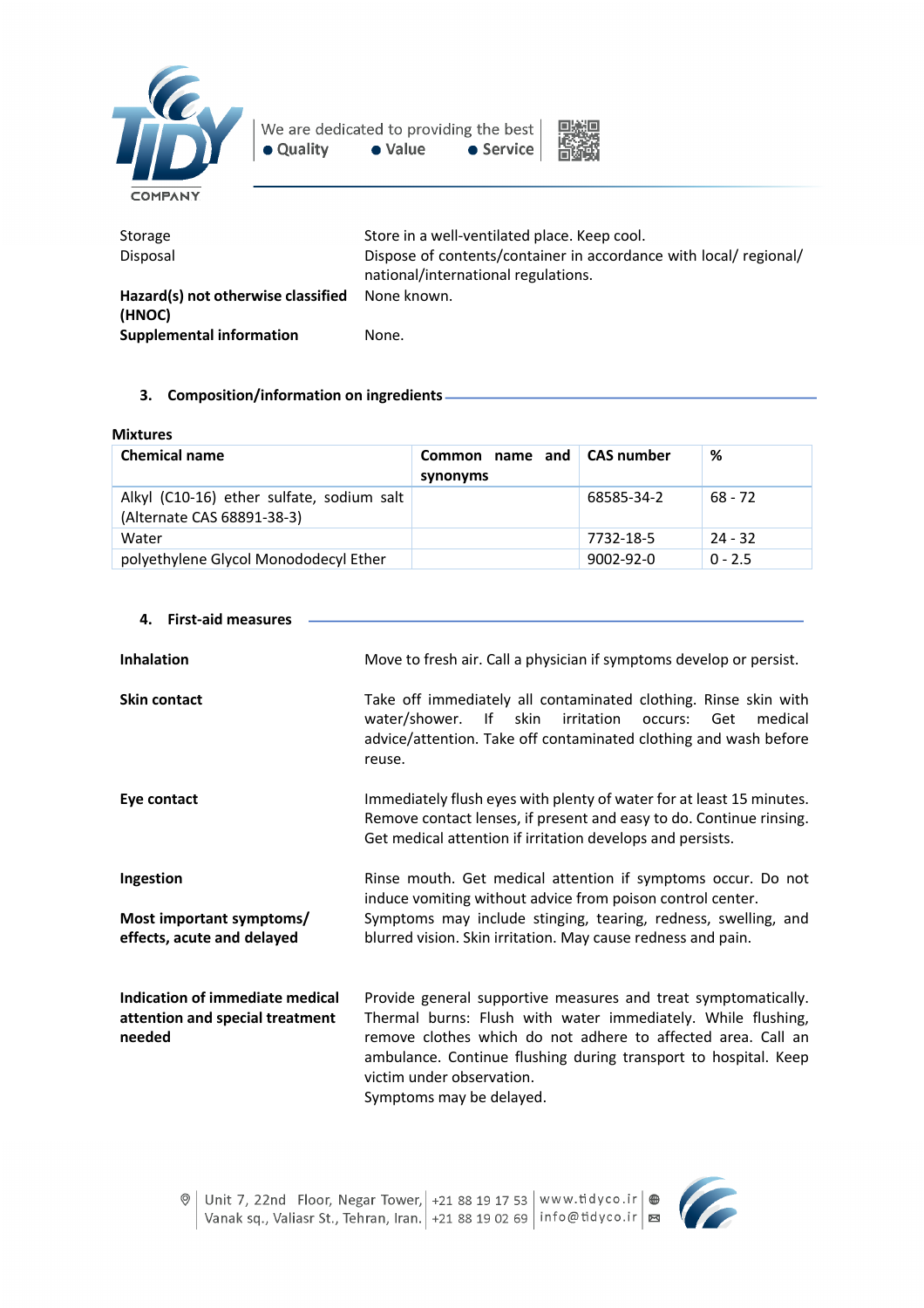



| <b>General information</b>                                                                                   | Take off all contaminated clothing immediately. Ensure that medical<br>personnel are aware of the material(s) involved, and take<br>precautions to protect themselves. Wash contaminated clothing<br>before reuse. |  |
|--------------------------------------------------------------------------------------------------------------|--------------------------------------------------------------------------------------------------------------------------------------------------------------------------------------------------------------------|--|
| 5.<br><b>Fire-fighting measures</b>                                                                          |                                                                                                                                                                                                                    |  |
| Suitable extinguishing media<br><b>Unsuitable extinguishing</b><br>media                                     | Water fog. Foam. Dry chemical powder. Carbon dioxide (CO2).<br>Do not use water jet as an extinguisher, as this will spread the fire.                                                                              |  |
| <b>Specific hazards arising from</b><br>the chemical                                                         | During fire, gases hazardous to health may be formed.                                                                                                                                                              |  |
| Special protective equipment<br>and precautions for firefighters<br>Fire fighting equipment/<br>instructions | Self-contained breathing apparatus and full protective clothing<br>must be worn in case of fire.<br>Move containers from fire area if you can do so without<br>risk.                                               |  |
| <b>Specific methods</b><br><b>General fire hazards</b>                                                       | Use standard firefighting procedures and consider the hazards of<br>other involved materials.<br>No unusual fire or explosion hazards noted.                                                                       |  |

**6. Accidental release measures**

| Personal precautions,<br>protective equipment and<br>emergency procedures | Keep unnecessary personnel away. Keep people away from and<br>upwind of spill/leak. Wear appropriate protective equipment and<br>clothing during clean-up. Do not touch damaged containers or<br>spilled material unless wearing appropriate protective clothing.<br>Ensure adequate ventilation.<br>Local authorities should be advised if significant spillages cannot be<br>contained.                                                                                         |
|---------------------------------------------------------------------------|-----------------------------------------------------------------------------------------------------------------------------------------------------------------------------------------------------------------------------------------------------------------------------------------------------------------------------------------------------------------------------------------------------------------------------------------------------------------------------------|
| <b>Methods and materials for</b><br>containment and cleaning up           | Large Spills: Stop the flow of material, if this is without risk. Dike<br>the spilled material, where this is possible. Cover with plastic sheet<br>to prevent spreading. Absorb in vermiculite, dry sand or earth and<br>place into containers. Prevent product from entering drains.<br>Following product recovery, flush area with water.<br>Small Spills: Wipe up with absorbent material (e.g. cloth, fleece).<br>Clean surface thoroughly to remove residual contamination. |
| <b>Environmental precautions</b>                                          | Never return spills to original containers for re-use.<br>Avoid release to the environment. Contact local authorities in case<br>of spillage to drain/aquatic environment. Prevent further leakage<br>or spillage if safe to do so. Do not contaminate water. Avoid<br>discharge into drains, water courses or onto the ground.                                                                                                                                                   |

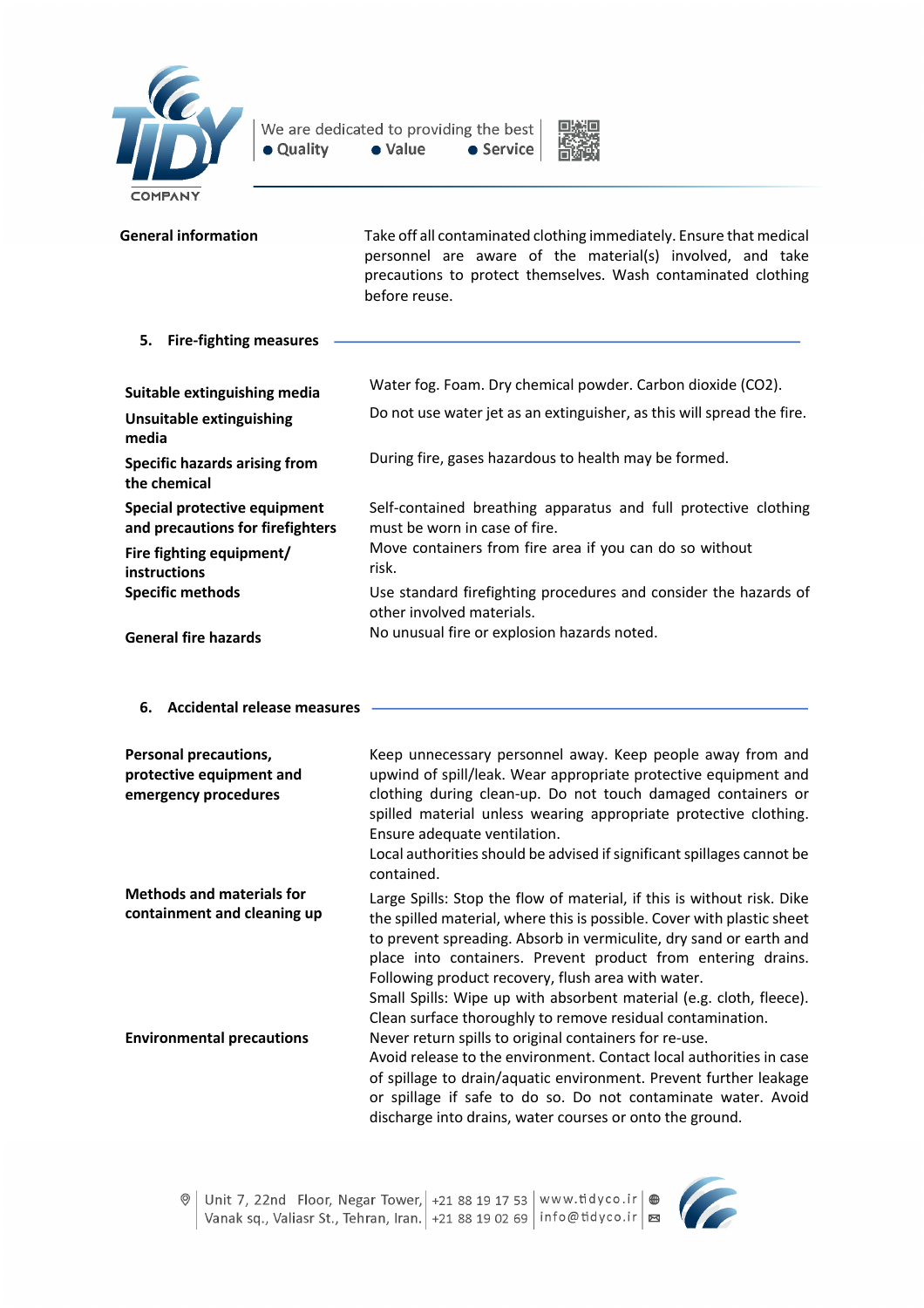



| <b>Handling and storage</b><br>7.                               |                                                                                                                                                                                                                                                                                                                                                                                           |
|-----------------------------------------------------------------|-------------------------------------------------------------------------------------------------------------------------------------------------------------------------------------------------------------------------------------------------------------------------------------------------------------------------------------------------------------------------------------------|
| <b>Precautions for safe handling</b>                            | Do not taste or swallow. Avoid contact with skin. Avoid contact<br>with eyes. Avoid contact with clothing. Provide adequate<br>ventilation. Wear appropriate personal protective equipment.<br>Observe good industrial hygiene practices. When using, do not<br>eat, drink or smoke. Wash hands thoroughly after handling. Avoid<br>release to the environment. Do not empty into drains. |
| Conditions for safe storage,<br>including any incompatibilities | Store in original tightly closed container.                                                                                                                                                                                                                                                                                                                                               |
| 8.<br><b>Exposure controls/personal protection</b>              |                                                                                                                                                                                                                                                                                                                                                                                           |
| <b>Biological limit values</b>                                  | No biological exposure limits noted for the ingredient(s).                                                                                                                                                                                                                                                                                                                                |
| Appropriate engineering controls                                | Ensure adequate ventilation, especially in confined areas. Eye wash<br>facilities and emergency shower must be available when handling<br>this product.                                                                                                                                                                                                                                   |
|                                                                 | Individual protection measures, such as personal protective equipment                                                                                                                                                                                                                                                                                                                     |
| Eye/face protection                                             | Wear safety glasses with side shields (or goggles).                                                                                                                                                                                                                                                                                                                                       |
| <b>Skin protection</b>                                          |                                                                                                                                                                                                                                                                                                                                                                                           |
| Hand protection                                                 | Wear appropriate chemical resistant gloves                                                                                                                                                                                                                                                                                                                                                |
| Other                                                           | Wear appropriate chemical resistant clothing                                                                                                                                                                                                                                                                                                                                              |
| Respiratory protection                                          | In case of insufficient ventilation, wear suitable respiratory<br>equipment. If engineering controls do not maintain airborne<br>concentrations below recommended exposure limits (where<br>applicable) or to an acceptable level (in countries where exposure<br>limits have not been established), an approved respirator must be<br>worn.                                              |
| Thermal hazards                                                 | Wear appropriate thermal protective clothing, when necessary.                                                                                                                                                                                                                                                                                                                             |
| <b>General hygiene</b><br>considerations                        | When using do not smoke. Always observe good personal hygiene<br>measures, such as washing after handling the material and before<br>eating, drinking, and/or smoking. Routinely wash work clothing<br>and protective equipment to remove contaminants.                                                                                                                                   |

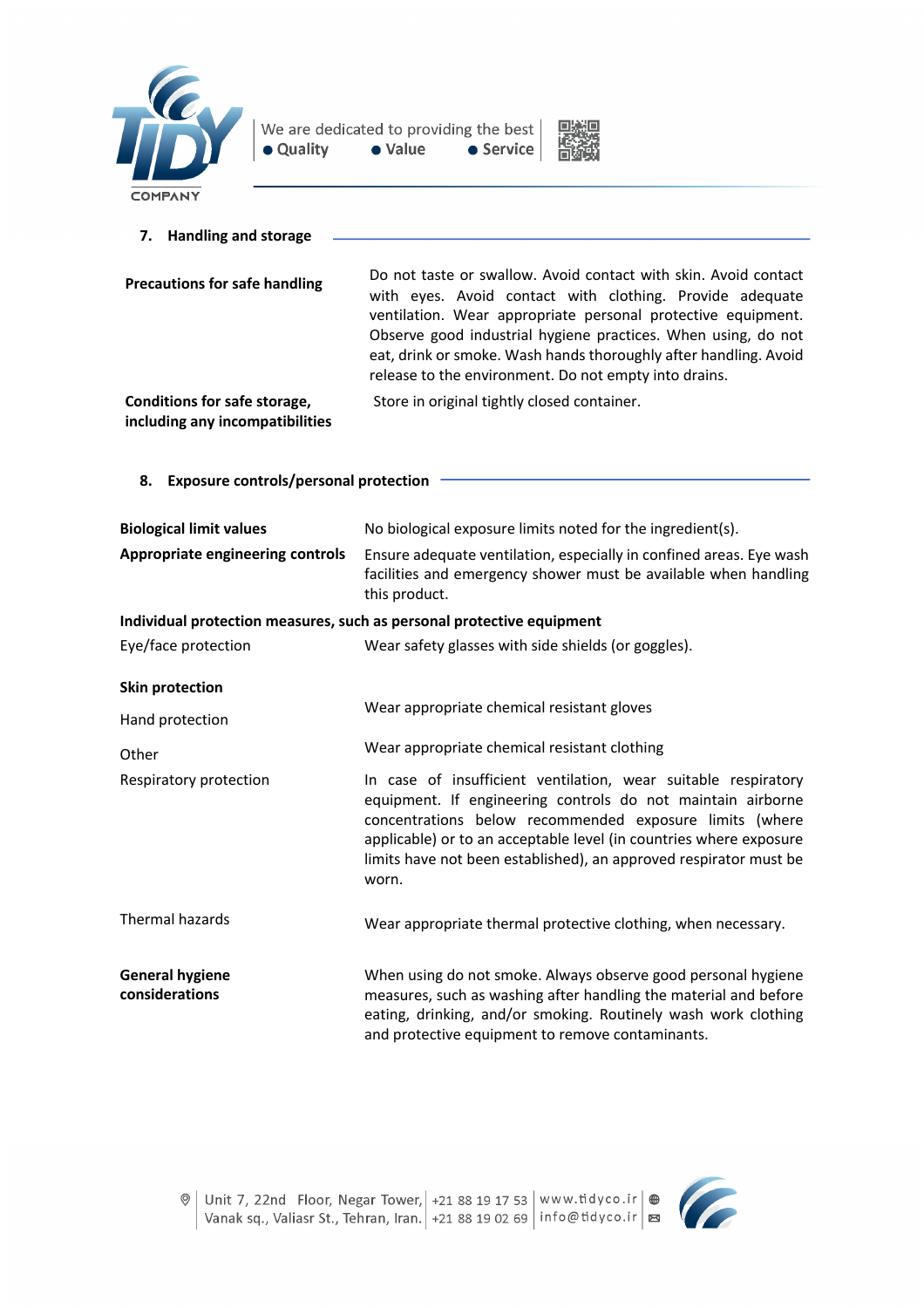



# **9. Physical and chemical properties**

| <b>Appearance</b>                            | Water fog. Foam. Dry chemical powder. Carbon dioxide (CO2).<br>Do not use water jet as and extinguisher, as this will spread the fire.<br>During fire, gases hazardous to health may be formed. |  |  |
|----------------------------------------------|-------------------------------------------------------------------------------------------------------------------------------------------------------------------------------------------------|--|--|
| Physical state                               |                                                                                                                                                                                                 |  |  |
| Form                                         |                                                                                                                                                                                                 |  |  |
| Color                                        | Self-contained breathing apparatus and full protective clothing                                                                                                                                 |  |  |
|                                              | must be worn in case of fire.                                                                                                                                                                   |  |  |
| Odor                                         | Move containers from fire area if you can do so without risk.                                                                                                                                   |  |  |
| <b>Odor threshold</b>                        | Use standard firefighting procedures and consider the hazards of                                                                                                                                |  |  |
|                                              | other involved materials.                                                                                                                                                                       |  |  |
| pН                                           | No unusual fire or explosion hazards noted.                                                                                                                                                     |  |  |
| <b>Melting point/freezing point</b>          |                                                                                                                                                                                                 |  |  |
| Initial boiling point and boiling            |                                                                                                                                                                                                 |  |  |
| range                                        |                                                                                                                                                                                                 |  |  |
| <b>Flash point</b>                           |                                                                                                                                                                                                 |  |  |
| <b>Evaporation rate</b>                      |                                                                                                                                                                                                 |  |  |
| Flammability (solid, gas)                    |                                                                                                                                                                                                 |  |  |
| Upper/lower flammability or explosive limits |                                                                                                                                                                                                 |  |  |
| Flammability limit - lower (%)               | Not available.                                                                                                                                                                                  |  |  |
| Flammability limit - upper (%)               | Not available.                                                                                                                                                                                  |  |  |
| Explosive limit - lower (%)                  | Not available.                                                                                                                                                                                  |  |  |
| Explosive limit - upper (%)                  | Not available.                                                                                                                                                                                  |  |  |
| Vapor pressure                               | Not available.                                                                                                                                                                                  |  |  |
| <b>Vapor density</b>                         | Not available.                                                                                                                                                                                  |  |  |
| <b>Vapor density</b>                         | Not available.                                                                                                                                                                                  |  |  |
| Solubility(ies)                              |                                                                                                                                                                                                 |  |  |
| Solubility (water)                           | Not available.                                                                                                                                                                                  |  |  |
| <b>Auto-ignition temperature</b>             | Not available.                                                                                                                                                                                  |  |  |
| <b>Decomposition temperature</b>             | Not available.                                                                                                                                                                                  |  |  |
| <b>Viscosity</b>                             | 4200 cP @ 25C                                                                                                                                                                                   |  |  |
| <b>Other information</b>                     |                                                                                                                                                                                                 |  |  |
| <b>Specific gravity</b>                      | 1.03 @ 25C                                                                                                                                                                                      |  |  |
|                                              |                                                                                                                                                                                                 |  |  |
| 10. Stability and reactivity                 |                                                                                                                                                                                                 |  |  |
| Reactivity                                   | The product is stable and non-reactive under normal conditions of                                                                                                                               |  |  |
|                                              | use, storage and transport.                                                                                                                                                                     |  |  |
| <b>Chemical stability</b>                    | Material is stable under normal conditions.                                                                                                                                                     |  |  |
| <b>Possibility of hazardous</b><br>reactions | No dangerous reaction known under conditions of normal use.                                                                                                                                     |  |  |
| <b>Conditions to avoid</b>                   | Avoid heat, sparks, open flames and other ignition sources. Avoid<br>temperatures exceeding the flash point. Contact with incompatible                                                          |  |  |

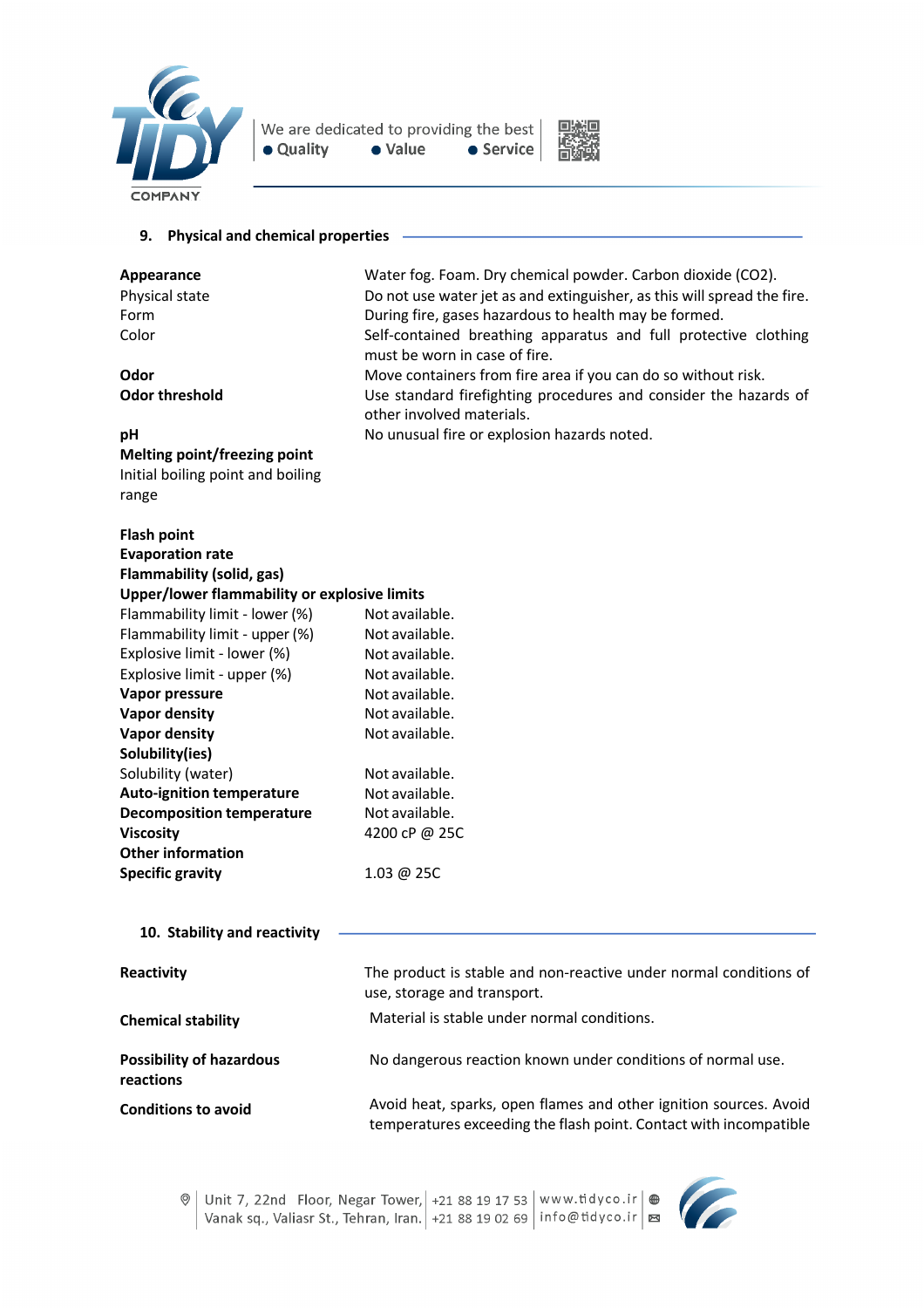



|                                            | materials.                                                                         |
|--------------------------------------------|------------------------------------------------------------------------------------|
| Incompatible materials                     | Strong oxidizing agents. Strong acids.                                             |
| <b>Hazardous decomposition</b><br>products | Upon decomposition, this product may yield sulfur dioxide and<br>oxides of sulfur. |

**11. Toxicological information** 

| Information on likely routes of exposure |  |  |  |
|------------------------------------------|--|--|--|
|------------------------------------------|--|--|--|

| Inhalation                                                                         | Prolonged inhalation may be harmful.   |
|------------------------------------------------------------------------------------|----------------------------------------|
| Skin contact                                                                       | Causes skin irritation.                |
| Eye contact                                                                        | Causes serious eye damage.             |
| Ingestion                                                                          | Expected to be a low ingestion hazard. |
| Symptoms related to the<br>physical, chemical and<br>toxicological characteristics | Not available.                         |

# **Information on toxicological effects**

#### **Acute toxicity**

| Product      |          | <b>Species</b> | <b>Test Results</b> |
|--------------|----------|----------------|---------------------|
| <b>STEOL</b> | CS-270 C |                |                     |
| Acute        |          |                |                     |
| Dermal       |          |                |                     |
| LD50         |          | Rabbit         | > 2000 mg/kg        |
| Oral         |          |                |                     |
| LD50         |          | Rat            | > 2000 mg/kg        |

| <b>Skin corrosion/irritation</b>     | Causes skin irritation.                                                                                             |
|--------------------------------------|---------------------------------------------------------------------------------------------------------------------|
| Serious eye damage/eye<br>irritation | Causes serious eye damage.                                                                                          |
| Respiratory or skin sensitization    |                                                                                                                     |
| Respiratory sensitization            | Not available.                                                                                                      |
| Skin sensitization                   | This product is not expected to cause skin sensitization.                                                           |
| <b>Germ cell mutagenicity</b>        | No data available to indicate product or any components<br>present at greater than 0.1% are mutagenic or genotoxic. |
| Carcinogenicity                      | This product is not considered to be a carcinogen by IARC, ACGIH,<br>NTP, or OSHA.                                  |

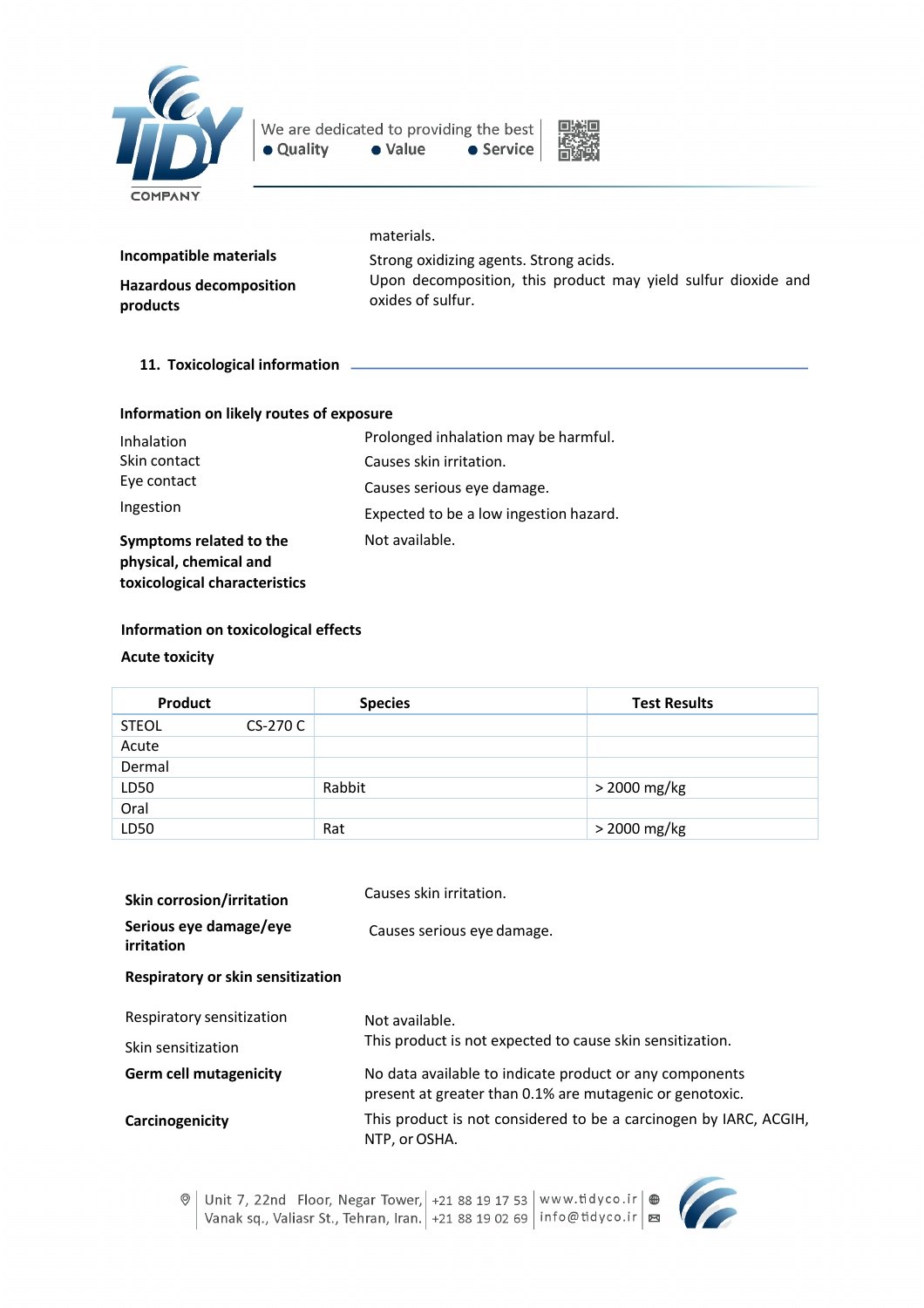



| <b>OSHA Specifically Regulated</b><br>Not listed.<br>Substances (29 CFR 1910.1001-<br>1052) | <b>IARC Monographs. Overall</b><br>Evaluation of Carcinogenicity | Not listed. |
|---------------------------------------------------------------------------------------------|------------------------------------------------------------------|-------------|
|                                                                                             |                                                                  |             |
| (NTP) Report on Carcinogens                                                                 | US. National Toxicology Program                                  | Not listed. |
| <b>Reproductive toxicity</b><br>Contains no ingredient listed as toxic to reproduction      |                                                                  |             |
| Not applicable.<br>Specific target organ toxicity -<br>single exposure                      |                                                                  |             |
| Not applicable.<br>Specific target organ toxicity -<br>repeated exposure                    |                                                                  |             |
| Not applicable.<br><b>Aspiration hazard</b>                                                 |                                                                  |             |

**12. Ecological information**

**Ecotoxicity** Toxic to aquatic life. Harmful to aquatic life with long lastingeffects.

| <b>Product</b>      |          | <b>Species</b>                  | <b>Test Results</b>        |
|---------------------|----------|---------------------------------|----------------------------|
| <b>STEOL</b>        | CS-270 C |                                 | 68585-34-2                 |
| <b>Aquatic EC50</b> |          | Water flea (Ceriodaphnia dubia) | 2.33 - 4.81 mg/l, 48 hours |
| Crustacea           |          |                                 |                            |
| Acute               |          |                                 |                            |
| Fish                | LC50     | Fish                            | 2.3 mg/l, 96 hours         |

| <b>Persistence and degradability</b><br><b>Bioaccumulative potential</b><br><b>Mobility in soil</b><br>Other adverse effects | Readily biodegradable.<br>No data available.<br>No data available<br>No other adverse environmental effects (e.g. ozone depletion,<br>photochemical ozone creation potential, endocrine disruption,<br>global warming potential) are expected from this component. |  |
|------------------------------------------------------------------------------------------------------------------------------|--------------------------------------------------------------------------------------------------------------------------------------------------------------------------------------------------------------------------------------------------------------------|--|
| 13. Disposal considerations                                                                                                  |                                                                                                                                                                                                                                                                    |  |
| <b>Disposal instructions</b><br>the complete contract of the district                                                        | Dispose in accordance with all applicable regulations.                                                                                                                                                                                                             |  |

| Hazardous waste code         | The waste code should be assigned in discussion between the user,<br>the producer and the waste disposal company. |
|------------------------------|-------------------------------------------------------------------------------------------------------------------|
| Waste from residues / unused | Dispose of in accordance with local regulations. Empty containers                                                 |
| products                     | or liners may retain some product residues. This material and its                                                 |

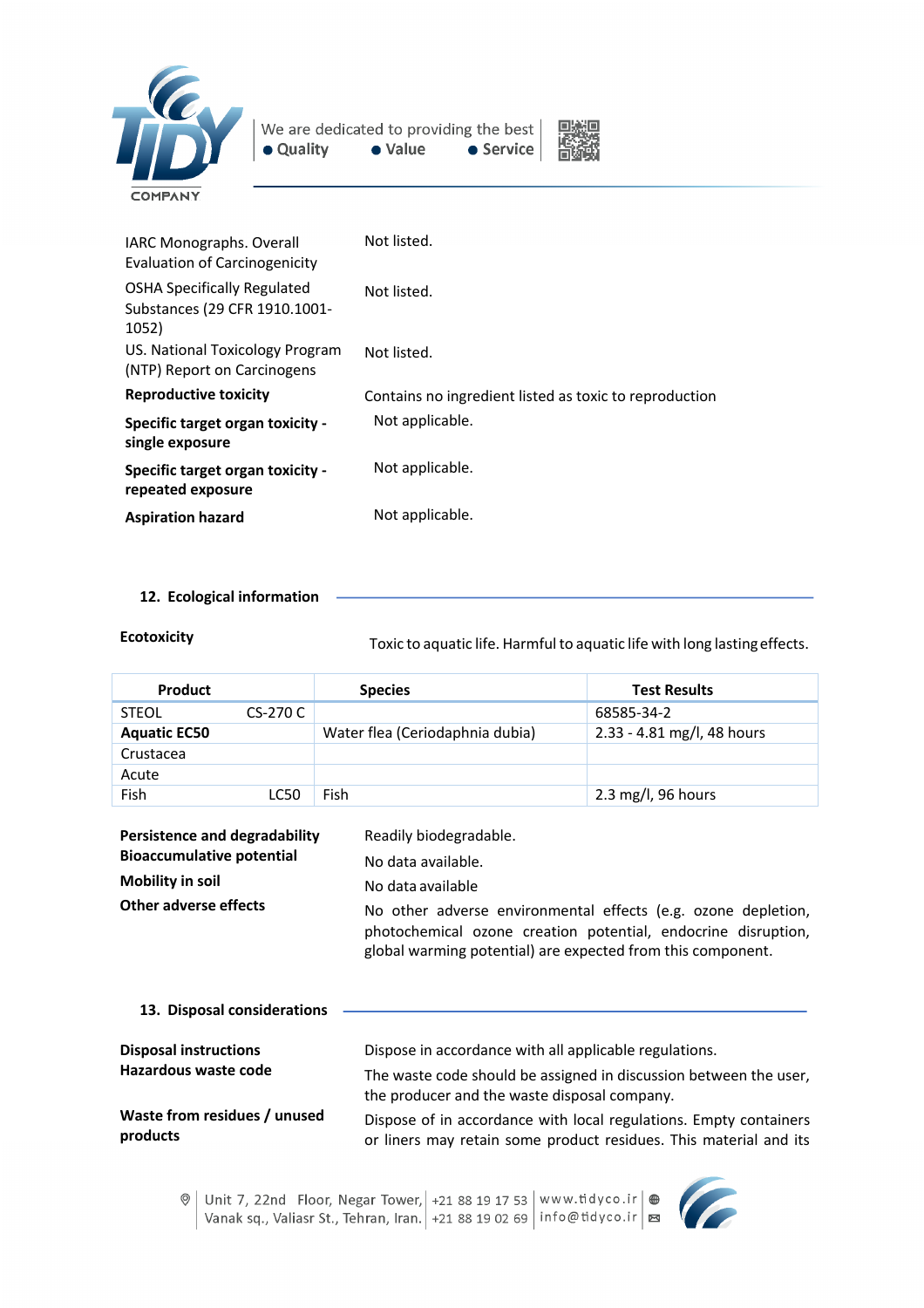



| <b>COMPANY</b>                                                                                                               |                                                                                                                                                                                                                                                                                                        |
|------------------------------------------------------------------------------------------------------------------------------|--------------------------------------------------------------------------------------------------------------------------------------------------------------------------------------------------------------------------------------------------------------------------------------------------------|
| <b>Contaminated packaging</b>                                                                                                | container must be disposed of in a safe manner (see: Disposal<br>instructions).<br>Empty containers should be taken to an approved waste handling<br>site for recycling or disposal. Since emptied containers may retain<br>product residue, follow label warnings even after container is<br>emptied. |
| 14. Transport information                                                                                                    |                                                                                                                                                                                                                                                                                                        |
| <b>DOT</b><br><b>IATA</b><br><b>IMDG</b><br>Transport in bulk according to<br>Annex II of MARPOL 73/78 and<br>the IBC Code   | Not regulated as dangerous goods.<br>Not regulated as dangerous goods.<br>Not regulated as dangerous goods<br>Not available.                                                                                                                                                                           |
| 15. Regulatory information                                                                                                   |                                                                                                                                                                                                                                                                                                        |
| <b>US federal regulations</b><br><b>Toxic Substances Control Act (TSCA)</b>                                                  | This product is a "Hazardous Chemical" as defined by the OSHA<br>Hazard Communication Standard, 29 CFR 1910.1200.                                                                                                                                                                                      |
| TSCA Section 12(b) Export<br>Notification (40 CFR 707, Subpt. D)<br><b>CERCLA Hazardous Substance List</b><br>(40 CFR 302.4) | Not regulated.<br>Not listed.                                                                                                                                                                                                                                                                          |
| SARA 304 Emergency release<br>notification<br><b>OSHA Specifically Regulated</b><br>Substances (29 CFR 1910.1001-            | Not regulated.<br>Not regulated.                                                                                                                                                                                                                                                                       |
| 1052)<br><b>Superfund Amendments and Reauthorization Act of 1986 (SARA)</b>                                                  |                                                                                                                                                                                                                                                                                                        |
| SARA 302 Extremely hazardous<br>substance<br>SARA 311/312 Hazardous                                                          | Not listed.<br>Not regulated.                                                                                                                                                                                                                                                                          |
| chemical<br>Classified hazard                                                                                                | Yes<br>SARA 313 (TRI reporting)                                                                                                                                                                                                                                                                        |
| Other federal regulations                                                                                                    |                                                                                                                                                                                                                                                                                                        |
|                                                                                                                              | Not regulated                                                                                                                                                                                                                                                                                          |

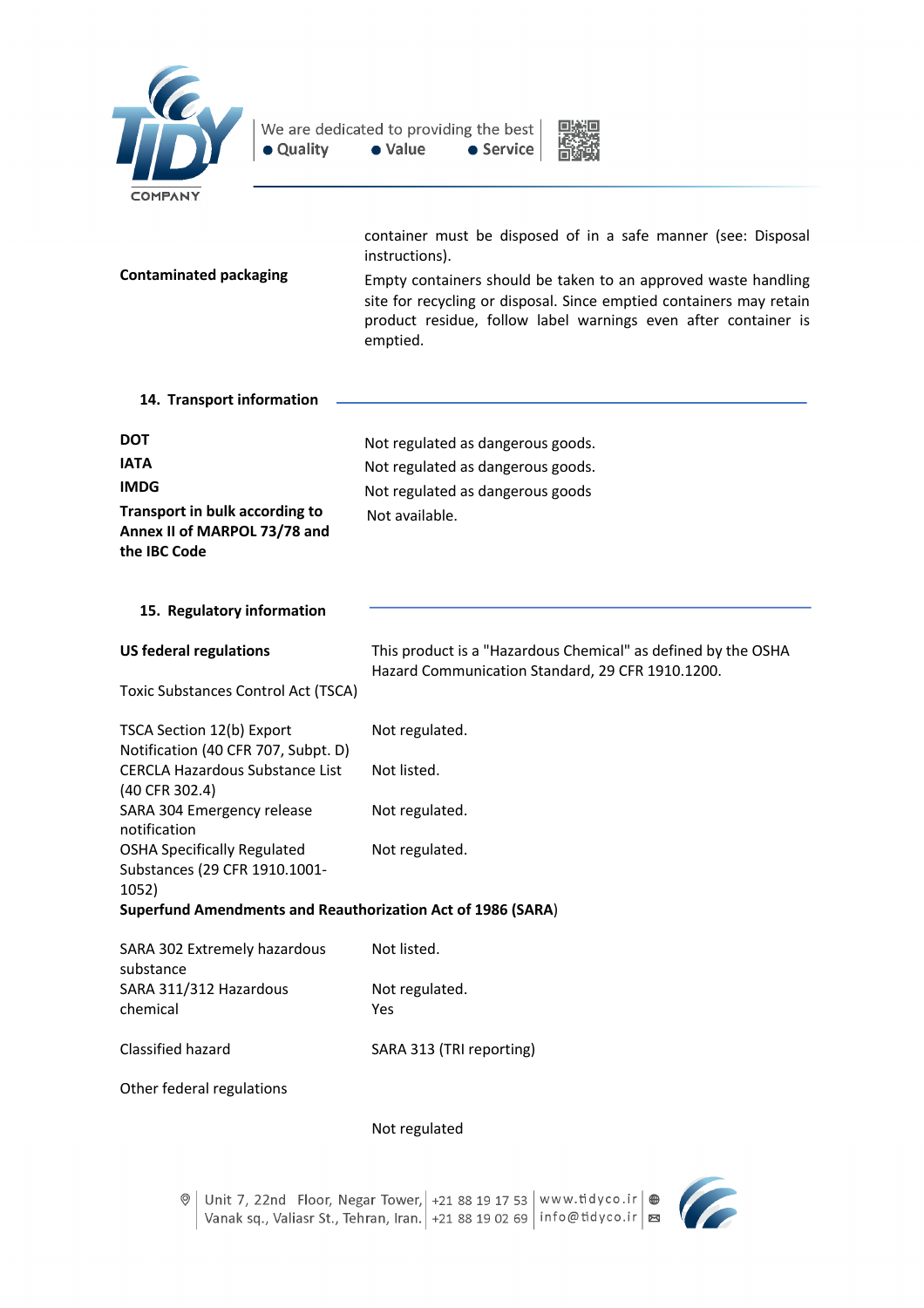



| Clean Air Act (CAA) Section 112                 |                                       |
|-------------------------------------------------|---------------------------------------|
| Hazardous Air Pollutants (HAPs)<br>List         |                                       |
| Clean Air Act (CAA) Section 112(r)              |                                       |
| Accidental Release Prevention (40<br>CFR 68.130 | Not regulated                         |
| Safe Drinking Water Act (SDWA)                  | Not regulated                         |
| California Proposition 65 - CRT                 | Listed date/Carcinogenic substance    |
| 1,4-dioxane (CAS 123-91-1)                      | Listed: January 1, 1988               |
| Ethylene oxide (CAS 75-21-8)                    | Listed: July 1, 1987                  |
| California Proposition 65 - CRT                 | Listed date/Developmental toxin       |
| Ethylene oxide (CAS 75-21-8)                    | Listed: August 7, 2009                |
| California Proposition 65 – CRT                 | Listed date/Female reproductive toxin |
| Ethylene oxide (CAS 75-21-8)                    | Listed: February 27, 1987             |
| California Proposition 65 - CRT                 | Listed date/Male reproductive toxin   |
| Ethylene oxide (CAS 75-21-8)                    | Listed: August 7, 2009                |
|                                                 |                                       |

#### **International Inventories**

| Country(s) or region        | <b>Inventory name</b>                                                       | On inventory (yes/no)* |
|-----------------------------|-----------------------------------------------------------------------------|------------------------|
| Australia                   | Australian Inventory of Chemical<br>Substances (AICS)                       | Yes                    |
| Canada                      | Domestic Substances List (DSL)                                              | Yes                    |
| Canada                      | Non-Domestic Substances List (NDSL)                                         | No                     |
| China                       | Inventory of Existing Chemical<br>Substances in China (IECSC)               | Yes                    |
| Japan                       | Inventory of Existing and New<br><b>Chemical Substances (ENCS)</b>          | No                     |
| Korea                       | Existing Chemicals List (ECL)                                               | Yes                    |
| New Zealand                 | New Zealand Inventory (NZIoC)                                               | Yes                    |
| Philippine                  | Philippine Inventory of Chemicals and<br><b>Chemical Substances (PICCS)</b> | Yes                    |
| Taiwan                      | Taiwan Inventory (TCSI)                                                     | Yes                    |
| United States & Puerto Rico | <b>Toxic Substances Control Act (TSCA)</b><br>Inventory                     | Yes                    |

\*A "Yes" indicates that all components of this product comply with the inventory requirements administered by the governing country(s)